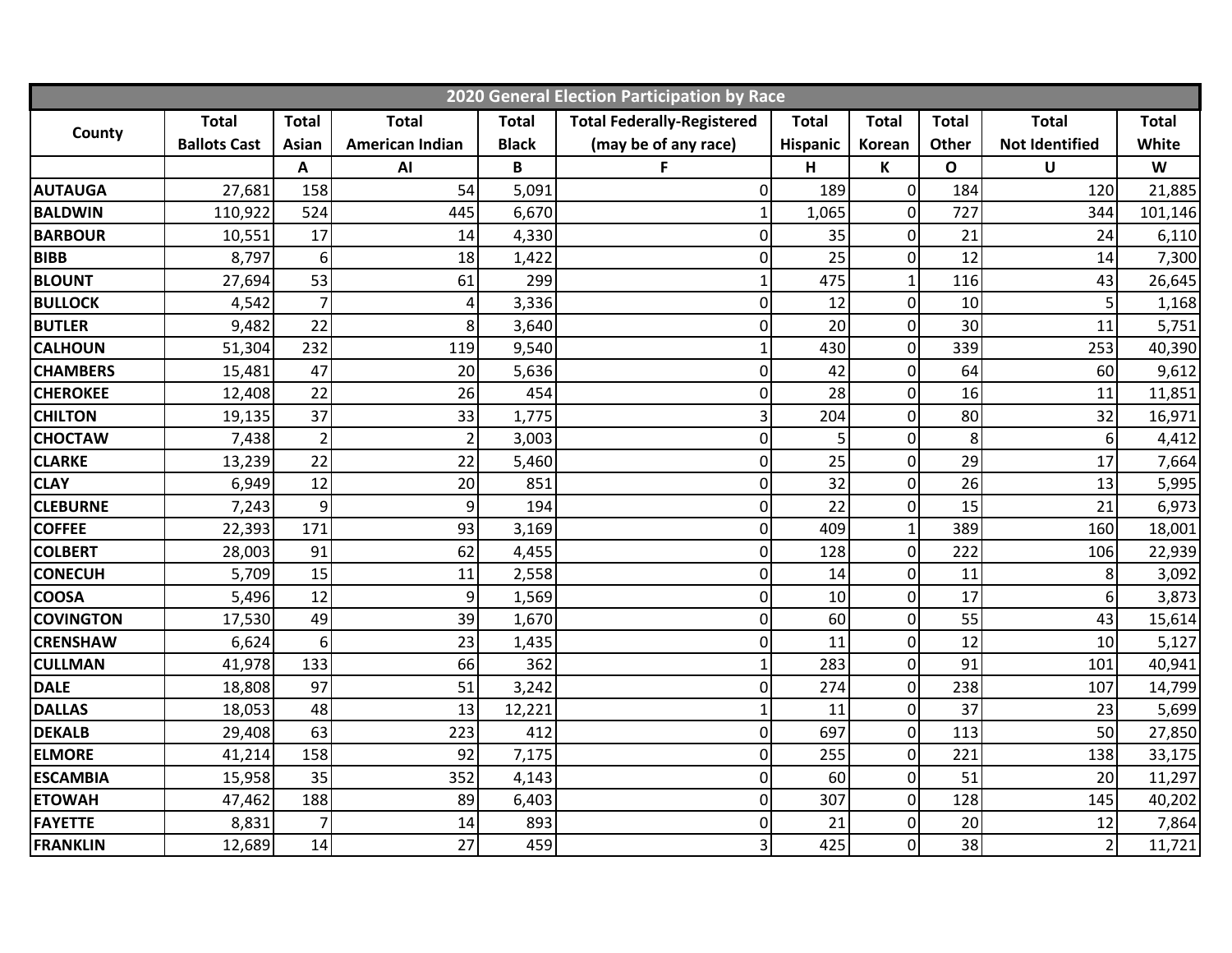| <b>GENEVA</b>     | 12,584  | 23             | 63             | 919     | Οl             | 93    | 0              | 28             | 17             | 11,441  |
|-------------------|---------|----------------|----------------|---------|----------------|-------|----------------|----------------|----------------|---------|
| <b>GREENE</b>     | 4,794   | 3              | $\Omega$       | 3,895   | 0              | 11    | $\mathbf 0$    | $\overline{7}$ | 11             | 867     |
| <b>HALE</b>       | 7,998   | 9              | 12             | 4,521   | $\overline{0}$ | 10    | $\overline{0}$ | 30             | 16             | 3,400   |
| <b>HENRY</b>      | 9,385   | 12             | 13             | 2,207   | 0              | 43    | $\mathbf 0$    | 29             | 20             | 7,061   |
| <b>HOUSTON</b>    | 46,620  | 268            | 107            | 9,227   | 1              | 400   | $\overline{0}$ | 242            | 248            | 36,127  |
| <b>JACKSON</b>    | 23,805  | 61             | 242            | 706     | $\Omega$       | 135   | $\overline{0}$ | 38             | 47             | 22,576  |
| <b>JEFFERSON</b>  | 328,288 | 2,545          | 376            | 131,379 | 933            | 2,598 | $\overline{2}$ | 2,062          | 1,606          | 186,787 |
| <b>LAMAR</b>      | 7,245   | 5              | $\mathbf 1$    | 657     | 0              | 16    | $\overline{0}$ | 15             | 5              | 6,546   |
| <b>LAUDERDALE</b> | 44,522  | 146            | 102            | 3,823   | 0              | 276   | $\overline{0}$ | 199            | 156            | 39,820  |
| LAWRENCE          | 16,053  | 25             | 408            | 1,971   | 0              | 62    | $\overline{0}$ | 126            | 17             | 13,444  |
| LEE               | 71,382  | 834            | 105            | 15,372  | $\overline{2}$ | 737   | $\overline{4}$ | 681            | 548            | 53,099  |
| <b>LIMESTONE</b>  | 49,401  | 420            | 153            | 6,430   | 0              | 727   | $\overline{3}$ | 414            | 333            | 40,921  |
| <b>LOWNDES</b>    | 6,759   | $\overline{7}$ | 3              | 4,860   | 0              | 12    | $\overline{0}$ | 12             | $\overline{7}$ | 1,858   |
| <b>MACON</b>      | 8,776   | 15             | $\overline{7}$ | 7,043   | $\overline{2}$ | 20    | $\overline{0}$ | 50             | 18             | 1,621   |
| <b>MADISON</b>    | 195,459 | 3,039          | 782            | 43,274  | 1              | 3,201 | $\pmb{0}$      | 2,289          | 1,671          | 141,202 |
| <b>MARENGO</b>    | 10,920  | 14             | 6              | 5,260   | 0              | 28    | 0              | 15             | 6              | 5,591   |
| <b>MARION</b>     | 13,883  | 26             | 32             | 339     | 0              | 55    | $\overline{0}$ | 24             | 27             | 13,380  |
| <b>MARSHALL</b>   | 39,861  | 112            | 116            | 494     | 1              | 774   | $\overline{0}$ | 132            | 114            | 38,118  |
| <b>MOBILE</b>     | 184,949 | 1,479          | 567            | 61,924  | 1              | 1,198 | $\mathbf 0$    | 1,372          | 660            | 117,748 |
| <b>MONROE</b>     | 10,693  | 19             | 47             | 4,147   | 0              | 15    | $\mathbf 0$    | 21             | 5              | 6,439   |
| <b>MONTGOMERY</b> | 94,347  | 907            | 96             | 51,522  | 5              | 604   | $\overline{O}$ | 585            | 640            | 39,988  |
| <b>MORGAN</b>     | 54,060  | 181            | 228            | 5,835   | 1              | 824   | $\overline{0}$ | 247            | 126            | 46,618  |
| <b>PERRY</b>      | 5,199   | 3              | 6              | 3,783   | 0              | 5     | $\overline{0}$ | 5              | $\mathbf{1}$   | 1,396   |
| <b>PICKENS</b>    | 9,731   | 16             | 5              | 3,790   | 0              | 14    | $\overline{0}$ | 29             | 20             | 5,857   |
| <b>PIKE</b>       | 12,778  | 43             | 57             | 4,072   | 0              | 47    | $\pmb{0}$      | 60             | 45             | 8,454   |
| <b>RANDOLPH</b>   | 10,912  | 15             | 10             | 1,635   | 0              | 42    | 0              | 31             | 14             | 9,165   |
| <b>RUSSELL</b>    | 21,375  | 84             | 30             | 9,746   | 0              | 287   | $\mathbf{1}$   | 244            | 107            | 10,876  |
| <b>SHELBY</b>     | 114,812 | 1,130          | 162            | 14,255  | 0              | 1,465 | $\overline{0}$ | 862            | 715            | 96,223  |
| <b>ST_CLAIR</b>   | 44,574  | 139            | 64             | 3,898   | 0              | 239   | $\overline{0}$ | 182            | 119            | 39,933  |
| <b>SUMTER</b>     | 6,332   | 8              | 8              | 4,621   | 0              | 3     | $\pmb{0}$      | 8              | 9              | 1,675   |
| <b>TALLADEGA</b>  | 35,750  | 95             | 52             | 10,890  | $\mathbf{1}$   | 116   | $\overline{O}$ | 136            | 81             | 24,379  |
| <b>TALLAPOOSA</b> | 21,120  | 41             | 30             | 4,588   | 0              | 65    | $\overline{0}$ | 57             | 36             | 16,303  |
| <b>TUSCALOOSA</b> | 90,189  | 453            | 104            | 25,760  | 1              | 614   | $\overline{2}$ | 638            | 430            | 62,187  |
| <b>WALKER</b>     | 31,254  | 62             | 50             | 1,785   | $\Omega$       | 99    | $\overline{0}$ | 206            | 46             | 29,006  |